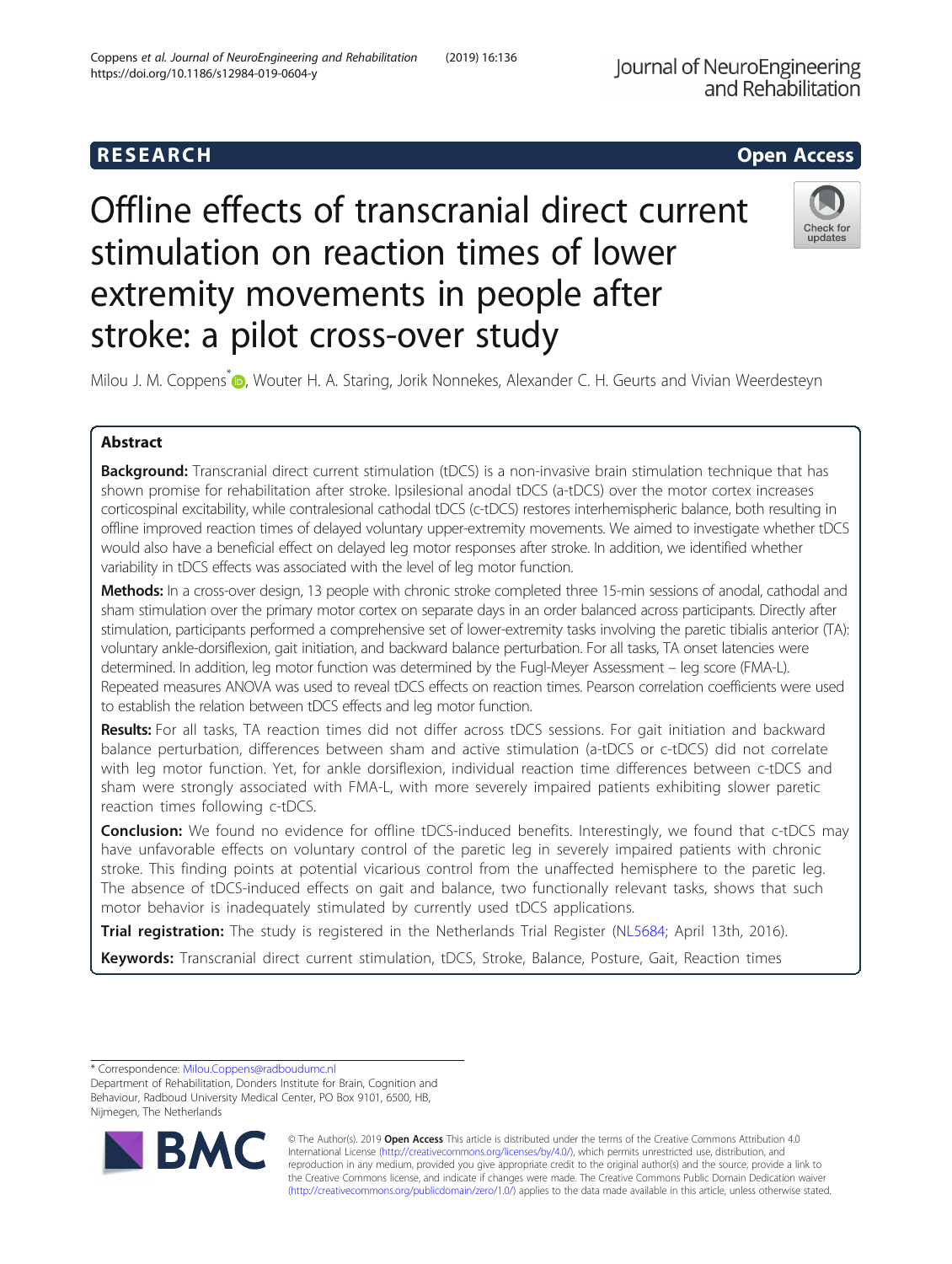# Introduction

Transcranial direct current stimulation (tDCS) is a noninvasive brain stimulation technique that has shown promise for improving motor control of the paretic limb in people with stroke [[1](#page-8-0)–[3\]](#page-8-0). Anodal tDCS (a-tDCS) over the primary motor cortex (M1) increases corticospinal excitability, while cathodal tDCS (c-tDCS) reduces corticospinal excitability [\[4](#page-8-0)]. In people with stroke, corticospinal excitability in the lesioned hemisphere is often reduced, and application of a-tDCS over the affected M1 may thus improve its motor output. Indeed, several studies have shown that offline a-tDCS over the lesioned hemisphere improves motor output to the upper extremity in patients with stroke [\[5](#page-8-0)].

The reduced excitability of the lesioned hemisphere may be explained by an imbalance in interhemispheric control [[6,](#page-8-0) [7](#page-8-0)], with excessive inhibition from the contralesional hemisphere limiting motor output of the lesioned hemisphere. Downregulation of the contralesional hemisphere by c-tDCS has been suggested to restore interhemispheric balance, resulting in improved reaction times of delayed voluntary upper-extremity movements in patients with stroke [[8](#page-8-0)]. Beneficial effects of ipsilesional a-tDCS and contralesional c-tDCS have also been demonstrated during functional task performance, as shown by improvements in the Action Research Arm Test (ARAT) [\[1](#page-8-0)] and Jebsen–Taylor Hand Function Test [\[9](#page-8-0), [10\]](#page-8-0). In addition, recent literature has suggested that c-tDCS would be particularly beneficial to accelerate reaction times during wrist flexion of patients with good motor function (i.e., a relative high score on the Fugl-Meyer Assessment – arm score) [\[11](#page-8-0)].

Until now, a limited number of studies have investigated whether these promising results of tDCS also pertain to the lower extremity in patients with stroke. Some studies have shown that a-tDCS over the primary motor cortex can reduce motor evoked potential (MEP) latencies and increase MEP amplitude in the tibialis anterior (TA) muscle of healthy participants [\[12](#page-8-0)] and people after stroke [\[13](#page-8-0)], whereas c-tDCS over the contralateral M1 had no effects on these MEP parameters [\[12\]](#page-8-0). In line with the reported changes in MEP latencies and amplitudes, knee extensor force improved after a-tDCS in both healthy participants and people after stroke [[14](#page-8-0), [15\]](#page-8-0). Although gains in force production and MEP have been described, gains in reaction time during voluntary movement, as observed for the upper extremity, have not been found [\[16](#page-8-0), [17](#page-8-0)]. The mixed effects of tDCS on measures of corticospinal excitability [[18,](#page-8-0) [19\]](#page-8-0) also pertain to clinical outcomes measures [[3,](#page-8-0) [20\]](#page-8-0). These disparate results call for further research, including concurrent assessments of measures of corticospinal excitability and measures of functional task performance involving the lower extremity. In addition, there is often substantial inter-individual variability in tDCS-induced changes in people with stroke, but it remains to be identified whether a good response to tDCS in lower-extremity tasks is related to clinical characteristics, such as the level of leg motor function.

In the present study, we aimed to determine the offline effects of a-tDCS over M1 of the lesioned hemisphere, and cathodal tDCS over contralesional M1 in people in the chronic phase after stroke, using a comprehensive set of lower-extremity tasks. Offline tDCS effects were assessed as it has the potential to be applied as an adjunct to physical therapy and is commonly studied in people after stroke [\[3](#page-8-0), [20](#page-8-0)]. We assessed reaction times of TA during voluntary ankle dorsiflexion, gait initiation, and following backward balance perturbation. In healthy adults, a previous study from our group showed that atDCS over M1 resulted in accelerated TA reaction times during ankle dorsiflexion and balance perturbations (within 30 min post stimulation) [\[21](#page-8-0)]. Here, we expected to find similar speeding up of reaction times in people with stroke, particularly because the previously reported delay in paretic TA reaction times in the selected tasks leaves sufficient room for improvement [\[22](#page-8-0), [23](#page-8-0)]. We also aimed to investigate whether the potential beneficial offline effects of tDCS would translate into better task performance. Furthermore, we explored whether individual differences in tDCS effects on TA reaction times and task performance would be associated with the level of leg motor function.

# **Methods**

# Participants

In this study, thirteen people  $(62 \pm 11.6)$  years; one female) participated who were in the chronic phase  $(> 6$ months) after a unilateral supratentorial stroke. Participants were recruited from local practitioners and patient associations. Participants had to be able to stand independently on bare feet for at least 15 min and take a few steps without a walking aid, and needed to have (corrected to) normal vision and hearing. We excluded participants if they had any other neurological or motor disorder, had evident cognitive impairment (Mini-Mental State Examination score  $<$  24), or used medication that could influence balance control or cortical excitability (e.g. neuroleptics, anti-epileptics and benzodiazepines). For safety reasons regarding tDCS, participants were also excluded if they had large ferromagnetic metal parts or active implants in their upper body, have had brain surgery in the past, had tinnitus, or were pregnant. In addition, participants were asked to consume their regular amount of caffeine, not to smoke more than five cigarettes on the day of the experiment (if any), and not to take any recreational drugs or alcohol 24 h prior to the experiment. Approval for the study was obtained by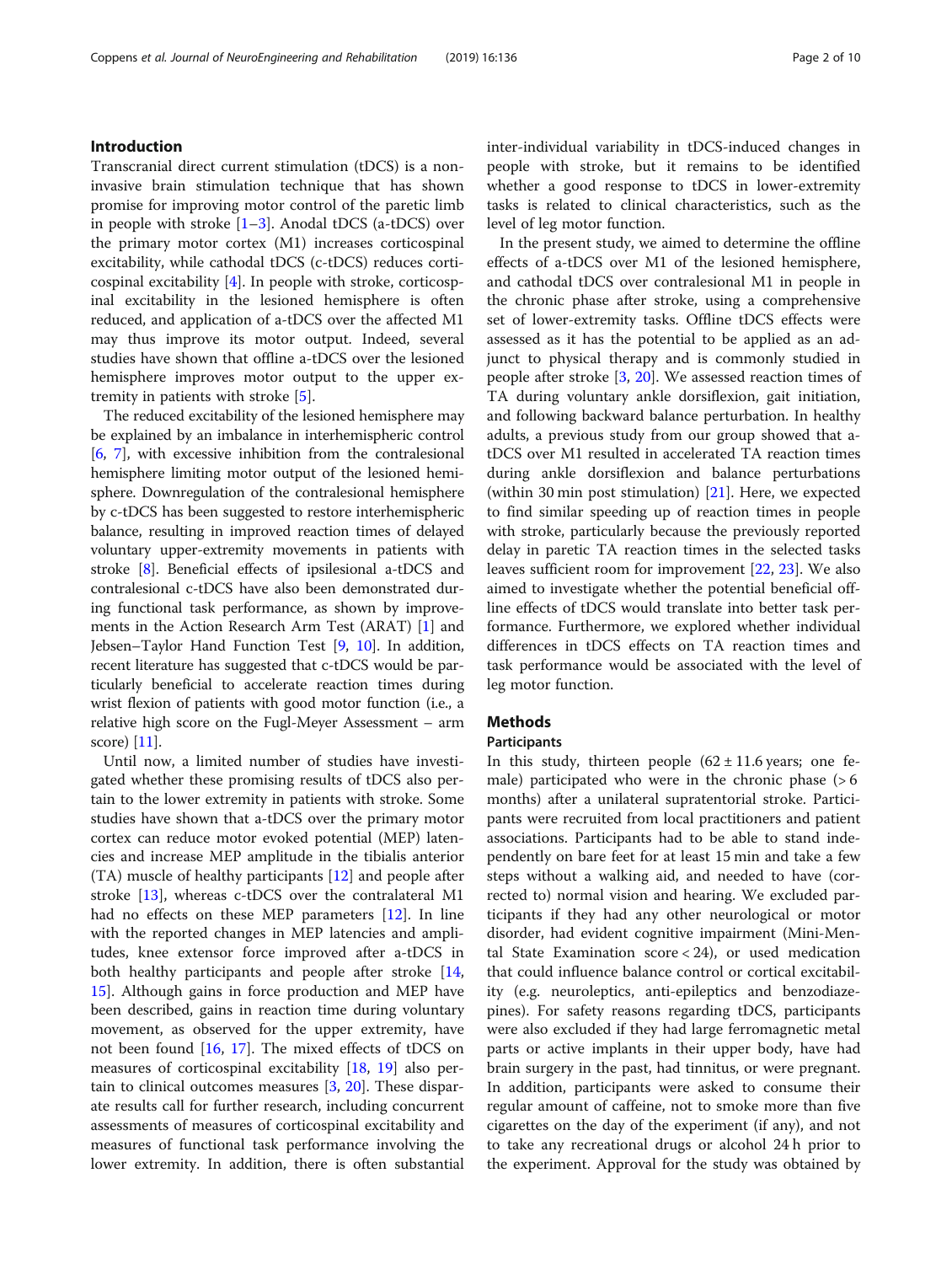the medical ethical committee (CMO) region Arnhem-Nijmegen and the study was conducted in accordance with the Declaration of Helsinki. All subjects gave their written informed consent prior to the experiment.

# Study design

Participants visited the lab for one intake session and three tDCS sessions in a period of 5 weeks. During the intake session, we conducted a set of clinical assessments to characterize our study population. The Fugl-Meyer Assessment – leg score (FMA-L) was used to determine motor function (i.e., selective motor control) of the paretic leg [\[24](#page-8-0)]. The Motricity Index was used to determine muscle strength of the paretic leg [\[25](#page-8-0)]. Balance capacity was assessed with the Berg Balance Scale (BBS) [[26\]](#page-8-0). Vibration sense was measured bilaterally at the medial malleolus and at the first metatarsophalangeal joint with a semi-quantitative tuning fork (Rydel Seiffer, Neurologicals, Poulsbo, Washington [[27](#page-8-0)];). Furthermore, participants executed the Timed Up and Go test (TUG) and the 10-m walking test (10MWT). Additionally, we used this visit to familiarize the participants with the three experimental tasks to reduce the instruction time during the tDCS sessions.

Consecutive tDCS sessions were scheduled with oneweek intervals using a cross-over design. In each tDCS session, participants received a different type of tDCS, i.e. anodal stimulation over ipsilesional M1, cathodal stimulation over contralesional M1, or sham stimulation. The order of the different tDCS conditions was balanced across participants. During sham tDCS, the targeted hemisphere was also balanced across participants. Participants were informed that they would receive three different types of tDCS. They were not informed that one tDCS application involved sham stimulation before completion of the last session. Directly after stimulation, participants executed three different movement tasks (as explained below) that all involve the TA as a prime mover. The tasks were designed to be completed within 30 min after tDCS due to the time-limited effects of the stimulation [[28](#page-8-0), [29](#page-8-0)]. One participant used an ankle-foot orthosis and two participants used an implanted ankle-dorsiflexion functional electrical stimulation system in daily life; these aids were not used during the experiment.

# tDCS application

Stimulation was applied with the DC-STIMULATOR PLUS (Neurocom, Illmenau, Germany). Two conductiverubber electrodes (5x7cm) placed in saline solutionsoaked sponges were positioned on the area above the primary motor cortex (C3/C4 of the 10–20 international electro-encephalogram system) and on the contralateral supraorbital region. The stimulation current of 2 mA was applied for 15 min and was ramped up at the start and ramped down at the end of the stimulation over a period of 10 sec. During the sham-session, current was applied two times (at the start and at the end of the 15 min stimulation time) for only 15 s with a ramp up and down period of 10 s. This stimulation protocol mimics the skin sensations as perceived during actual stimulation, but is too short for actual stimulation effects [\[28\]](#page-8-0). During the entire stimulation period, participants were instructed to keep an upright stance and not to grasp a table for support.

# Experimental tasks

Participants performed three movement tasks: ankle dorsiflexion (for the paretic and non-paretic leg separately), gait initiation, and recovering from a backward balance perturbation. These tasks are described in detail below. The primary outcome for all tasks was the reaction time, as measured from electromyographic (EMG) recordings of the TA. Participants performed 12 trials of each task. In the case of the participant being clearly distracted or an obvious false start (as observed by the experimenter), extra trials were added up to a maximum of two. Prior to receiving tDCS, participants performed a few practice trials of each task.

# Ankle dorsiflexion

Participants sat on a height-adjustable chair in front of two arrays of light-emitting diodes (LEDs;  $11 \times 8$  cm, 3 cm apart) with hip, knees and ankles at a 90° angle. The left array served as a warning sign on which participants needed to prepare the upcoming movement. After a variable interval (1–3.5 s), illumination of the right LED array was the 'go' signal on which the participant had to perform an ankle-dorsiflexion movement as fast as possible. The next trial was started by the experimenter as soon as the participant was ready (at least 2 s between trials). Ankle dorsiflexion movements were evaluated for both the paretic and the non-paretic leg in separate blocks. Non-paretic ankle dorsiflexion movements were measured to differentiate between general arousal effects and specific lateralized effects of tDCS.

## Gait initiation

Participants were standing in front of the LED box at a distance of 2.9 m. Similar to the procedure for the ankle dorsiflexion task, they had to start walking as fast as possible in response to the go-signal by making three steps at a comfortable pace. They were instructed to lead with their preferred stepping leg (same leg as used during the intake session). We chose not to force all participants to use the same leading leg, because we wanted to keep the task as 'natural' as possible. This decision was not expected to impact our results, as the TA is activated at similar latencies in both the stance and the stepping leg (albeit with different burst amplitudes) [\[30](#page-8-0)]. Furthermore,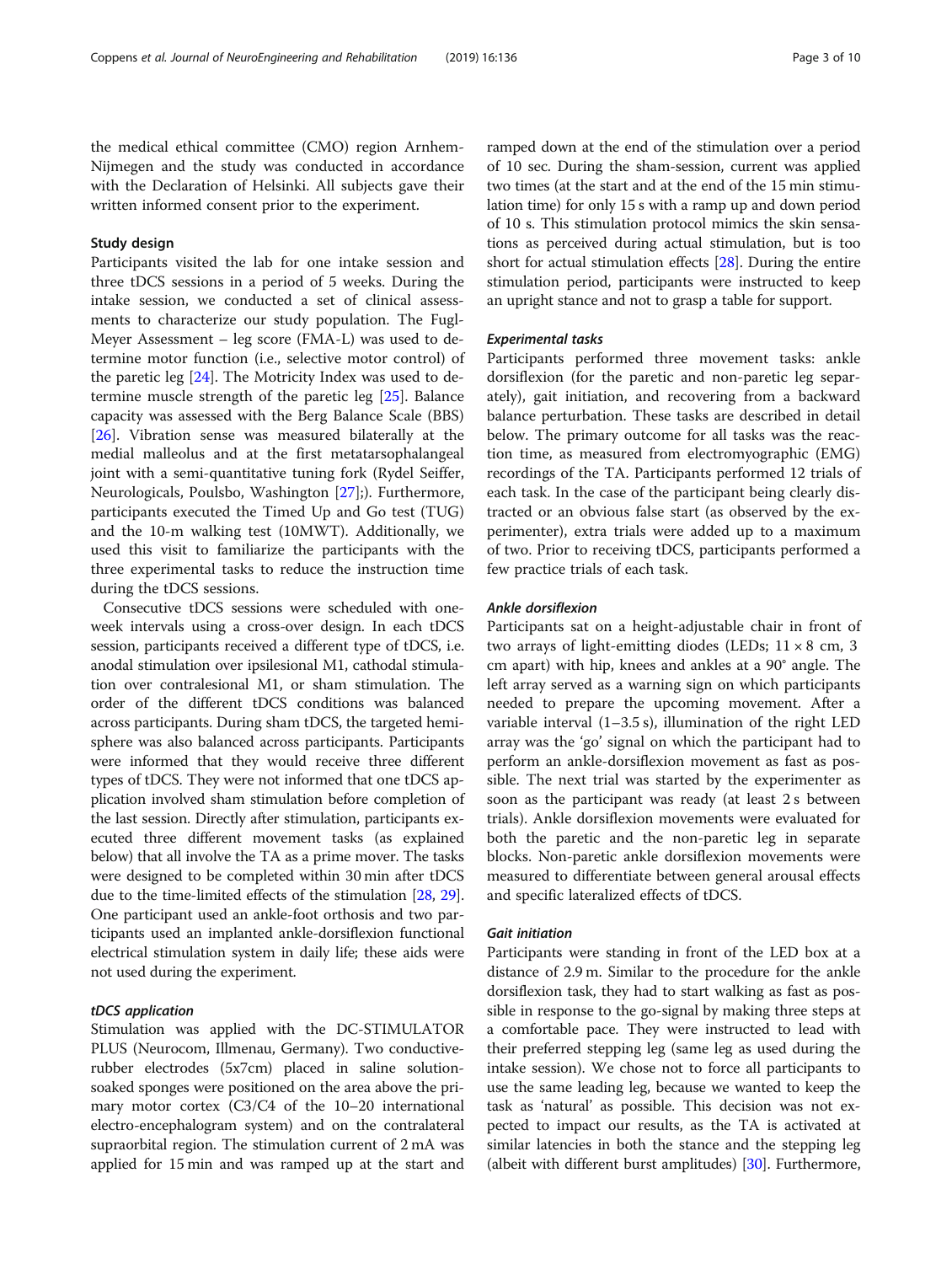participants were instructed to keep their weight distribution between both legs as natural as possible and not to move prior to the go-signal, which was checked on-line by the experimenter based on the vertical ground reaction force recordings from two force plates (one under each foot:  $60 \times 180$  cm, AMTI Custom 6 axis composite force platform, USA). The next trial was started by the experimenter as soon as the participant was ready (at least 5 s between trials).

# Backward balance perturbation

This task involved recovering from a backward loss of balance with a feet-in-place strategy (i.e. without taking a step or grasping handrails for support). Perturbations were delivered on the Radboud Falls Simulator (240 × 174 cm; BAAT, Enschede, The Netherlands) [\[31](#page-8-0)] by means of an anterior support-surface translation. The perturbation waveform comprised an acceleration phase of 300 ms at  $0.500 \text{ m/s}^2$ , followed by a constant velocity phase of 500 ms, and a deceleration phase of 300 ms. All participants stood with their feet 4.5 cm apart. For safety reasons, participants wore a harness attached to the ceiling to prevent actual falling, and a soft ankle brace (ASO, Medical Specialities, Wadesboro, NC, USA) on the paretic side to prevent possible ankle sprains due to the imposed perturbations. Participants received the balance perturbations with an inter-trial interval varying between 7 and 10 s.

# Data collection

Muscle activity was recorded from bilateral tibialis anterior (TA) at 2000 Hz using surface EMG (ZeroWire, Aurion, Italy) and self-adhesive Ag-AgCl electrodes placed  $\sim$  2 cm apart and on the location as recommended by the SENIAM guidelines [[32](#page-8-0)]. In addition, reflective markers were placed on the heel and the second metatarsal head for determining step onsets during gait initiation; and on the spinous process of the seventh cervical vertebra (C7) for recording body sway during balance perturbations. An additional marker was placed on top of the moveable platform for measuring actual platform movements. Marker trajectories were recorded by an 8 camera 3D motion analysis system (Vicon Motion Systems, United Kingdom) at a sample rate of 100 Hz.

# Data analysis

The EMG signals were band-pass filtered (20–450 Hz, zero-lag, second order Butterworth filter), rectified and low-pass filtered at 30 Hz (zero-lag, second order Butterworth filter).

TA onset latencies were determined using a semiautomatic computer algorithm. TA onset was detected at the instant when muscle activity exceeded baseline activation (defined as the mean muscle activity during 500

ms just prior to the  $GO-signal + 2 SD$ . Latencies were visually approved and, if necessary, corrected [\[33](#page-8-0)].

Recorded marker trajectories were low-pass filtered at 10 Hz (zero lag, second-order Butterworth filter). Step onset was determined as the instant when the heel or the toe marker exceeded a movement velocity of 0.2 m/s in the anterior direction following the GO signal. Maximum posterior body excursion was determined from the C7 marker trajectory, after subtracting the trajectory of the platform marker. Offline analyses were performed in Matlab R2014b (The MathWorks, Inc., Natick, Massachusetts, United States). To reduce the potential effect of outliers on the higher and lower end of the spectrum, we calculated a truncated mean discarding the two lowest and two highest values of all outcome measures.

# Statistical analyses

To evaluate the effects of tDCS on leg motor output, we conducted repeated measures ANOVAs of all outcome measures. Within-subject factors were tDCS (3 levels: sham vs. anodal vs. cathodal) and leg (2 levels: paretic vs. non-paretic for ankle dorsiflexion and backward balance perturbation), and between-subject factor leg (stepping vs. standing leg for gait initiation). If Mauchly's test of sphericity was violated, degrees of freedom were corrected by using the Greenhouse-Geisser correction. Tests for normality were run on within-subject differences between tDCS sessions. This showed that withinsubject differences were normally distributed for all outcomes, except for the differences in paretic TA and step onset latencies during gait initiation. As non-parametric and parametric statistics yielded similar results and the vast majority of outcomes was normally distributed, we decided to use parametric statistics for all comparisons of interest. To test whether the individual effects of tDCS were associated with the individual degree of leg motor function, Pearson correlation coefficients were determined between the FMA-L scores and the changes (cf. sham stimulation) in each outcome measure following a-tDCS and c-tDCS. The alpha level was set at 0.05. All statistical analyses were performed in IBM SPSS 22 (SPSS, Inc., Chicago, IL, USA).

# Results

Participants' demographics and clinical characteristics are presented in Table [1.](#page-4-0) All participants completed the full study protocol. For one participant, paretic TA onset latencies (stance leg) could not reliably be detected during gait initiation, leaving twelve participants for analysis of TA reaction times during gait initiation. All participants reported that they could sense the actual stimulation during all tDCS sessions (including sham). They reported to feel tingling, stabbing or burning sensations with a very subtle to moderate intensity, none of which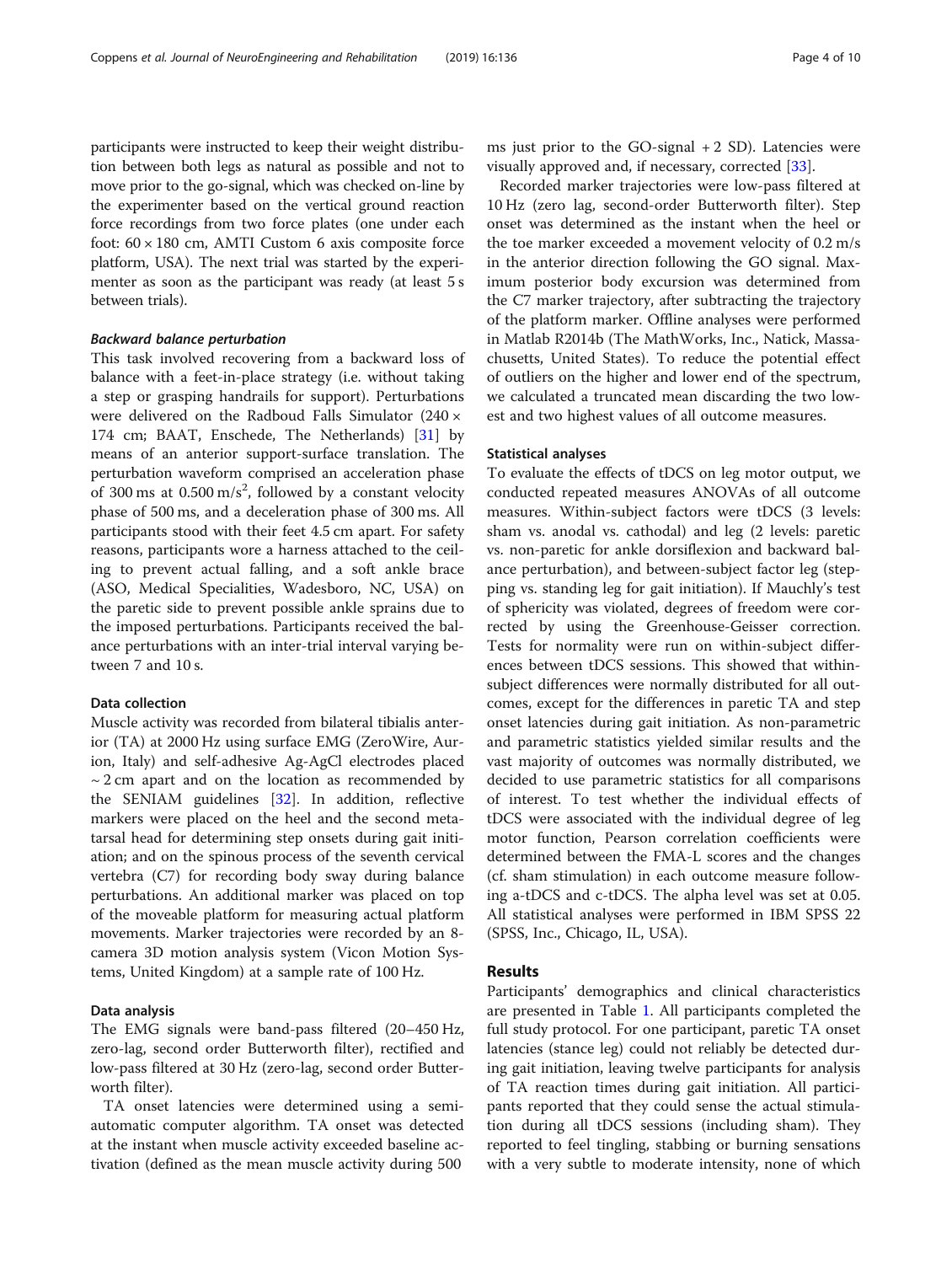Maximal scores of clinical assessments are presented between square brackets.

**Ankle dorsiflexion** 

anodal cathodal

led to discontinuation of the applied stimulation. The participants did not report any adverse events following the tDCS sessions. After having completed the three tDCS sessions, participants were informed that the protocol involved one sham session. All participants reported to have been unaware of any of the sessions involving sham stimulation.

# Effects of tDCS on TA onset latencies

Figure 1a shows average TA onset latencies for each tDCS condition during ankle dorsiflexion. Onset latencies were not accelerated by either a-tDCS (215 $\pm$ 52 ms) or c-tDCS  $(209 \pm 70 \text{ ms})$  compared to sham (198 ± 48 ms; *tDCS*:  $F_{2,24} = 3.099$ ,  $p = 0.063$ ), which was true for both the (stimulated) paretic leg and the (non-stimulated) non-paretic leg (tDCS x leg:  $F_{2,24}$  = 0.153,  $p = 0.859$ ). Paretic TA onsets were on average 38 ms slower than non-paretic onsets, which difference was borderline significant (leg:  $F_{1,12} = 4.620$ ,  $p =$ 0.053). Similarly, following balance perturbations paretic and non-paretic TA onset latencies were not influenced by tDCS (a-tDCS:  $197 \pm 36$  ms; c-tDCS: 196 ± 37 ms; sham:  $199 \pm 37$  ms;  $tDCS$ :  $F_{2,24} = 1.629$ ,  $p = 0.217$ ; tDCS x leg:  $F_{1.399,16.792} = 1.071$ ,  $p = 0.358$ ; Fig. 1b). Yet, paretic TA onset latencies were significantly delayed by 35 ms compared to those of the non-paretic leg (leg:  $F_{1,12} = 5.997$ ,  $p = 0.031$ ). During gait initiation tDCS did not influence paretic TA onset latencies either (a-tDCS: 213 ± 43 ms; c-tDCS:  $217 \pm 53$  ms; sham:  $209 \pm 52$  ms;  $tDCS$ :  $F_{2,20} = 0.310$ ,  $p = 0.737$ ; Fig. 1c), regardless of whether the paretic or non-paretic leg was used as the leading leg (tDCS x leg:  $F_{2,20} = 0.052$ ,  $p = 0.949$ ; leg:  $F_{1,10} = 0.006$ ,  $p =$ 0.940).

**Gait initiation** 

anodal cathodal

paretic step leg

paretic stance led

 $\mathbf c$ 

240

 $200$ 

160

 $\boldsymbol{\mathsf{e}}$  $\frac{6}{5}$  600 sham



**Balance perturbations** 

anodal cathodal

paretic

sham

non paretio

 $\mathsf{h}$ 

 $240$ 

200

160

d

 $100$ 

<span id="page-4-0"></span>

| Age (years)                             | 62(11.6)    |
|-----------------------------------------|-------------|
| Height (cm)                             | 175.2 (7.8) |
| Weight (kg)                             | 79.0 (13.7) |
| <b>BMI</b>                              | 25.7(3.9)   |
| Gender (M/F)                            | 12/1        |
| Time post stroke (years)                | 9.2(6.3)    |
| Paretic side (left/right)               | 6/7         |
| Type of stroke (ischemic / hemorrhagic) | 9/4         |
| Berg Balance Scale [56]                 | 54 (2.0)    |
| <b>FMA-L [34]</b>                       | 24 (6.9)    |
| Motricity Index [33]                    |             |
| Ankle dorsiflexion                      | 19 (10.7)   |
| Knee extension                          | 26(4.1)     |
| Hip flexion                             | 27(4.5)     |
| Vibration Sense [8]                     |             |
| MTP-1 paretic                           | 5.5(1.2)    |
| MTP-1 non-paretic                       | 5.7(1.1)    |
| Medial malleolus paretic                | 4.8(2.2)    |
| Medial malleolus non-paretic            | 5.0(2.0)    |
| TUG(s)                                  | 13.5(7.7)   |
| 10MWT(s)                                | 10.4(3.5)   |

Data are presented as 'mean (standard deviation)' or number of participants. BMI body mass index, FMA-L Fugl-Meyer Assessment – leg score, MTP-1 first metatarsophalangeal joint, TUG Timed Up and Go test, 10MWT 10-m walking test

paretic

sham

non paretio

a

240

200

160

TA onset latency (ms)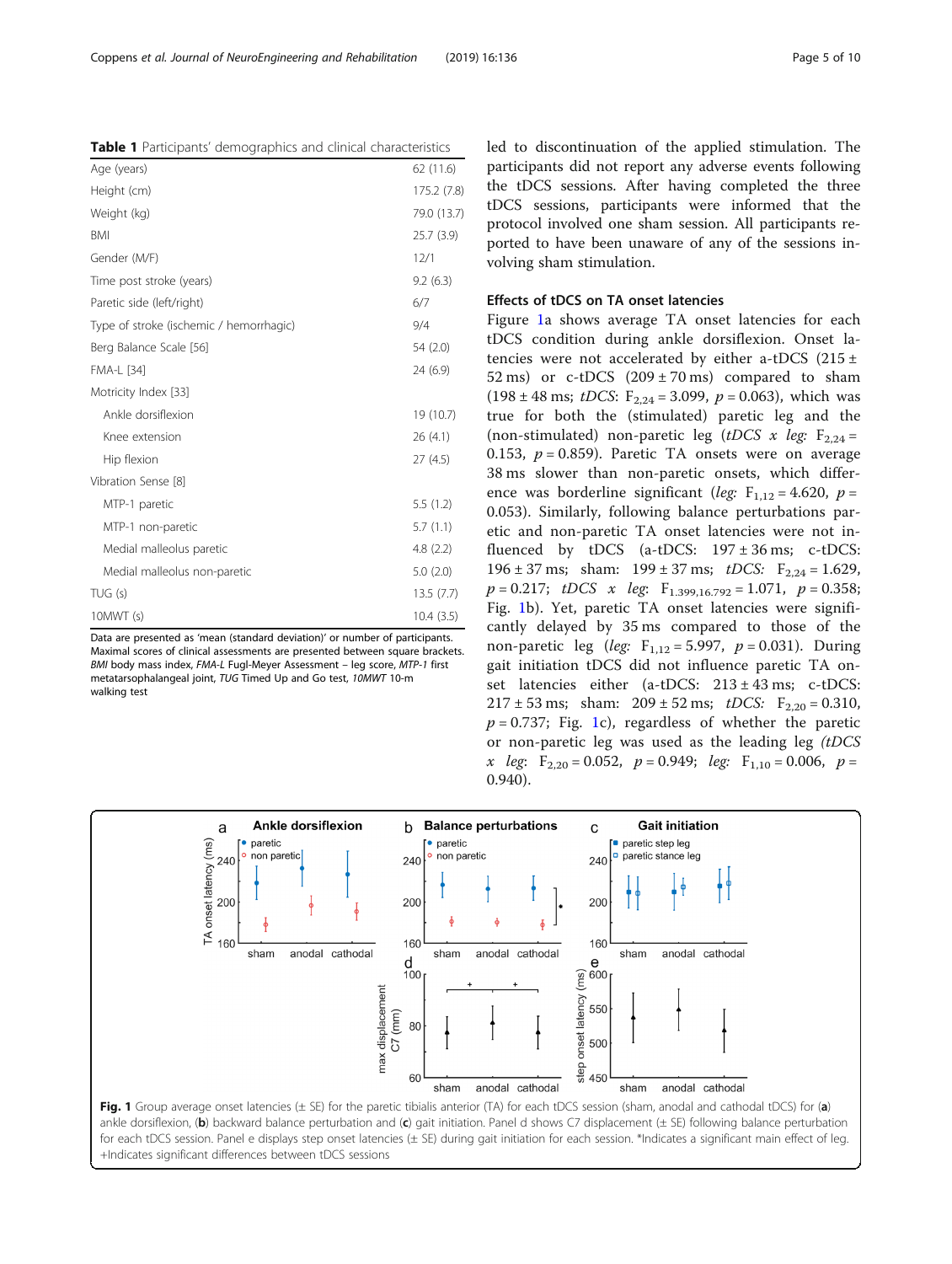# Effects of tDCS on body sway and step onset

Following balance perturbations, a small but significant difference between tDCS conditions was found for C7 displacements (*tDCS*:  $F_{2,24} = 4.216$  $F_{2,24} = 4.216$  $F_{2,24} = 4.216$ ,  $p = 0.027$ ; Fig. 1d). Post-hoc t-tests showed that C7 displacement was slightly larger (4 mm) after a-tDCS compared to sham  $(t_{12} = -$ 2.684,  $p = 0.020$ ) and c-tDCS (t<sub>12</sub> = 2.250,  $p = 0.044$ ). The C7 displacement was not different between c-tDCS and sham stimulation ( $t_{12} = -0.048$ ,  $p = 0.963$ ). During gait initiation, neither a-tDCS nor c-tDCS had a significant effect on step onset latencies, regardless of whether the paretic or the non-paretic leg was used as the stepping leg (atDCS:  $548 \pm 108$  ms; c-tDCS:  $518 \pm 112$  ms; sham:  $537 \pm 12$ 130 ms; tDCS:  $F_{2,22} = 3.078$ ,  $p = 0.066$ ; tDCS x leg:  $F_{2,22} =$ 0.902,  $p = 0.420$ ; leg:  $F_{1,11} = 4.328$  $F_{1,11} = 4.328$  $F_{1,11} = 4.328$ ,  $p = 0.062$ ; Fig. 1e).

# Association between tDCS effects and leg motor function

We determined Pearson correlation coefficients between individual effects of tDCS (cf. sham stimulation) and FMA-L scores. For all tasks, we did not observe significant correlations between FMA-L scores and individual effects of a-tDCS on TA onsets, C7 displacements or step onsets  $(r_p = -0.173 - 0.320)$ . In contrast, the individual effects of c-tDCS on TA reaction times for voluntary paretic ankle dorsiflexion were strongly associated with FMA-L scores  $(r_p = 0.790, p = 0.001;$  Fig. 2a), with more detrimental effects of c-tDCS in patients with poorer leg motor function. Yet, similar associations between FMA-L scores and c-tDCS effects on TA reaction times (Fig. 2b-c), C7 displacements or step onsets were not observed in the gait initiation or backward balance perturbation task ( $r_p = -0.538 - 0.258$ ).

Mirror activity during ankle dorsiflexion of the paretic leg Interestingly, during ankle dorsiflexion of the paretic leg, we observed overt mirror movements of the non-paretic leg in several participants. Therefore, we performed an additional analysis on mirror-EMG (mEMG) activity in the non-instructed leg during ankle dorsiflexion of the other leg. The level of mEMG activity was calculated as the change in amplitude of rectified EMG from baseline (last 500 ms before TA onset) during the first 100 ms post TA onset of the instructed leg. During ankle dorsiflexion of the paretic leg following sham stimulation, we observed > 50% mEMG above baseline in the nonparetic leg of 11/13 participants. Conversely, this was observed in the paretic leg of only 4/13 participants during non-paretic ankle dorsiflexion movements. In addition, the level of mEMG activity during paretic ankle movements was significantly higher compared to the mEMG activity during non-paretic leg movements  $(268\% \pm 334\%; t_{12} = 2.884, p = 0.014; Fig. 3a)$  $(268\% \pm 334\%; t_{12} = 2.884, p = 0.014; Fig. 3a)$  $(268\% \pm 334\%; t_{12} = 2.884, p = 0.014; Fig. 3a)$ . Overall, tDCS did not influence mEMG activity. Yet, following ctDCS, the individual differences in paretic TA onset



latencies (cf. sham) showed a strong negative correlation with the individual differences in mEMG latencies (cf. sham) in the non-paretic TA ( $r_p = -0.753$ ,  $p = 0.003$ ; Fig. [3b](#page-6-0)).

# **Discussion**

This study explored whether ipsilesional a-tDCS and/or contralesional c-tDCS may facilitate lower extremity movements in people in the chronic phase after a supratentorial stroke. We studied the effects of offline tDCS on muscle onset latencies in tibialis anterior (TA) as a measure of corticospinal excitability [[18,](#page-8-0) [34](#page-8-0)] and we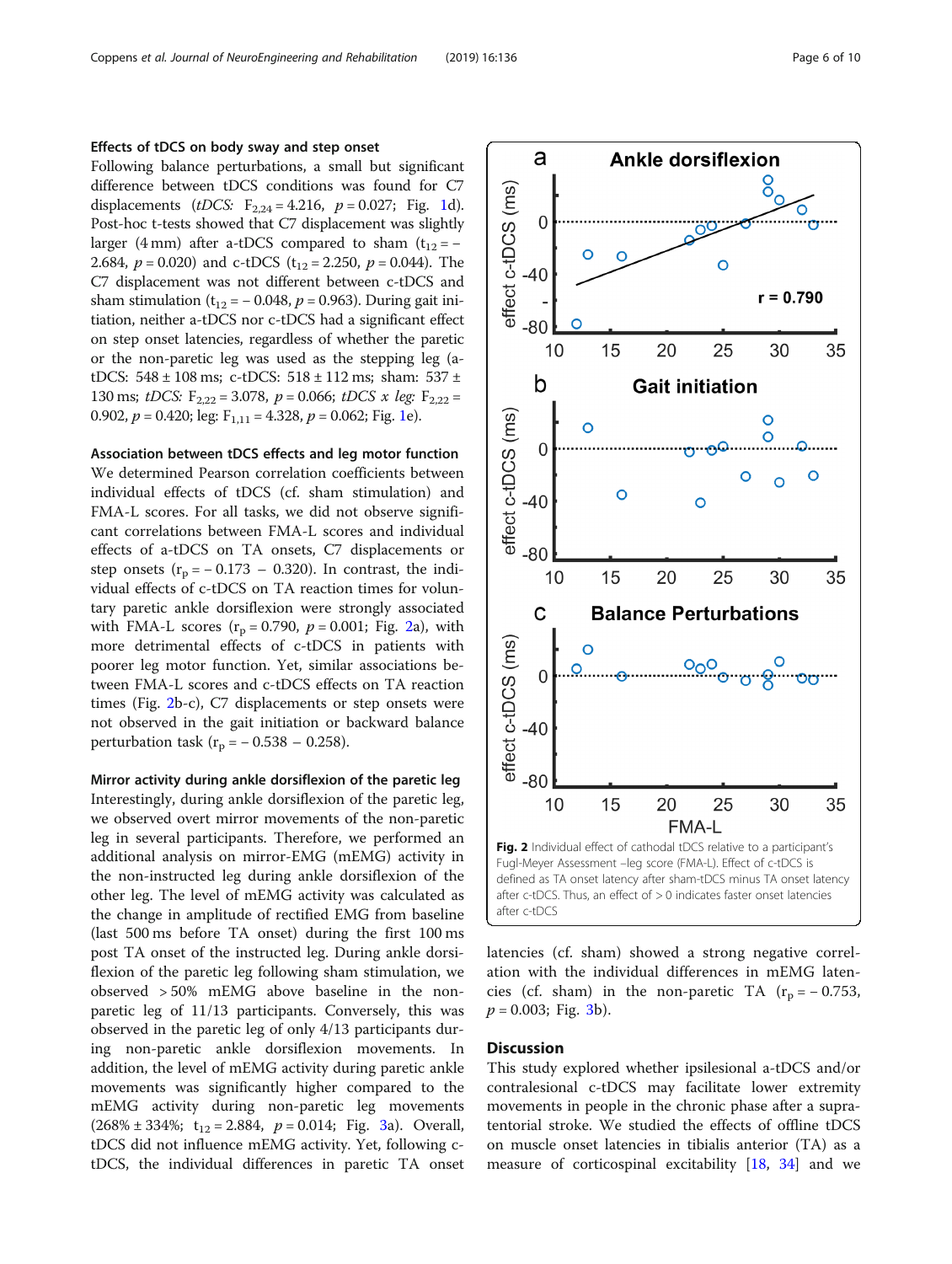<span id="page-6-0"></span>

used a comprehensive set of tasks that are known to involve early TA recruitment. Overall, we failed to demonstrate significant effects of either a-tDCS or c-tDCS on TA reaction times in any of the tasks. At the individual level, effects of a-tDCS on the paretic leg were not correlated with leg motor function (i.e. Fugl-Meyer Assessment – leg score). In contrast, we observed a strong correlation between leg motor function and individual effects of c-tDCS over contralesional M1 on TA reaction times on the paretic side during voluntary ankle dorsiflexion. We found modest positive effects of c-tDCS in people with good leg motor function and detrimental effects in people who had poor leg motor function after stroke. Remarkably, no such associations were observed for the other tasks.

In contrast to our hypotheses and to previous findings in healthy adults [\[21](#page-8-0), [35\]](#page-8-0), we found no beneficial effects of a-tDCS over the lesioned hemisphere on paretic TA reaction times during a voluntary ankle dorsiflexion task in a group of participants in the chronic phase after stroke. This observation adds to the rather mixed findings reported in the stroke literature, with some studies reporting positive effects of a-tDCS on lower-extremity motor output [\[13,](#page-8-0) [14\]](#page-8-0), and other studies demonstrating a lack of such effects [\[36,](#page-9-0) [37](#page-9-0)]. The present study adds to the existing literature by demonstrating that c-tDCS over the contralesional M1 - as a different tDCS application that may indirectly facilitate corticospinal excitability in the stroke-affected hemisphere – did not yield faster TA reaction times in the paretic leg either.

The individual differences that we observed between active tDCS and sham stimulation in our stroke participants were more variable than those observed in our previous study in healthy young individuals  $(SD = 30 \text{ ms})$ vs. 10 ms in Nonnekes et al., [\[21\]](#page-8-0)), which is a common observation in tDCS studies in the stroke population.

The degree of damage to the stimulated area (primary motor cortex) may explain some of the variability in atDCS effects, as a previous study found greater a-tDCS effects (as measured from MEPs in paretic first dorsal interosseous) in patients with higher integrity of the (pre)motor cortical network [[38](#page-9-0)]. Similarly, beneficial atDCS effects might be expected in patients with better leg motor function (i.e. higher FMA-L scores), but we did not observe such an association. Yet, we did find a strong correlation between the individual effects of ctDCS on paretic TA reaction times during ankle dorsiflexion and FMA-L scores. The latter finding is in agree-ment with the results of O'Shea and colleagues [\[11](#page-8-0)], who found a similar association when assessing c-tDCS effects on reaction times of paretic hand movements as the primary behavioral outcome. In line with their findings for upper-extremity movements, we found that only participants with good leg motor function (FMA-L scores > 27) experienced modest gains in TA reaction times during ankle dorsiflexion (16 ms on average) following c-tDCS. Such beneficial effects of c-tDCS may indeed be expected based on the interhemispheric inhibition hypothesis [[7](#page-8-0)], which predicts that downregulation of contralesional motor cortical areas leads to gains in motor output from the lesioned side.

In our participants with poor leg motor function, however, the observed detrimental effects of c-tDCS on TA reaction times during ankle dorsiflexion are not in agreement with this hypothesis. Instead, these results may point at this group of patients using their unaffected hemisphere as a 'back-up' system for generating motor output to their paretic leg, with c-tDCS downregulating this suggested vicarious activation of the contralesional hemisphere [\[39](#page-9-0)]. An additional finding from our study supports this suggestion. In the non-paretic TA, we observed substantial mirror activity during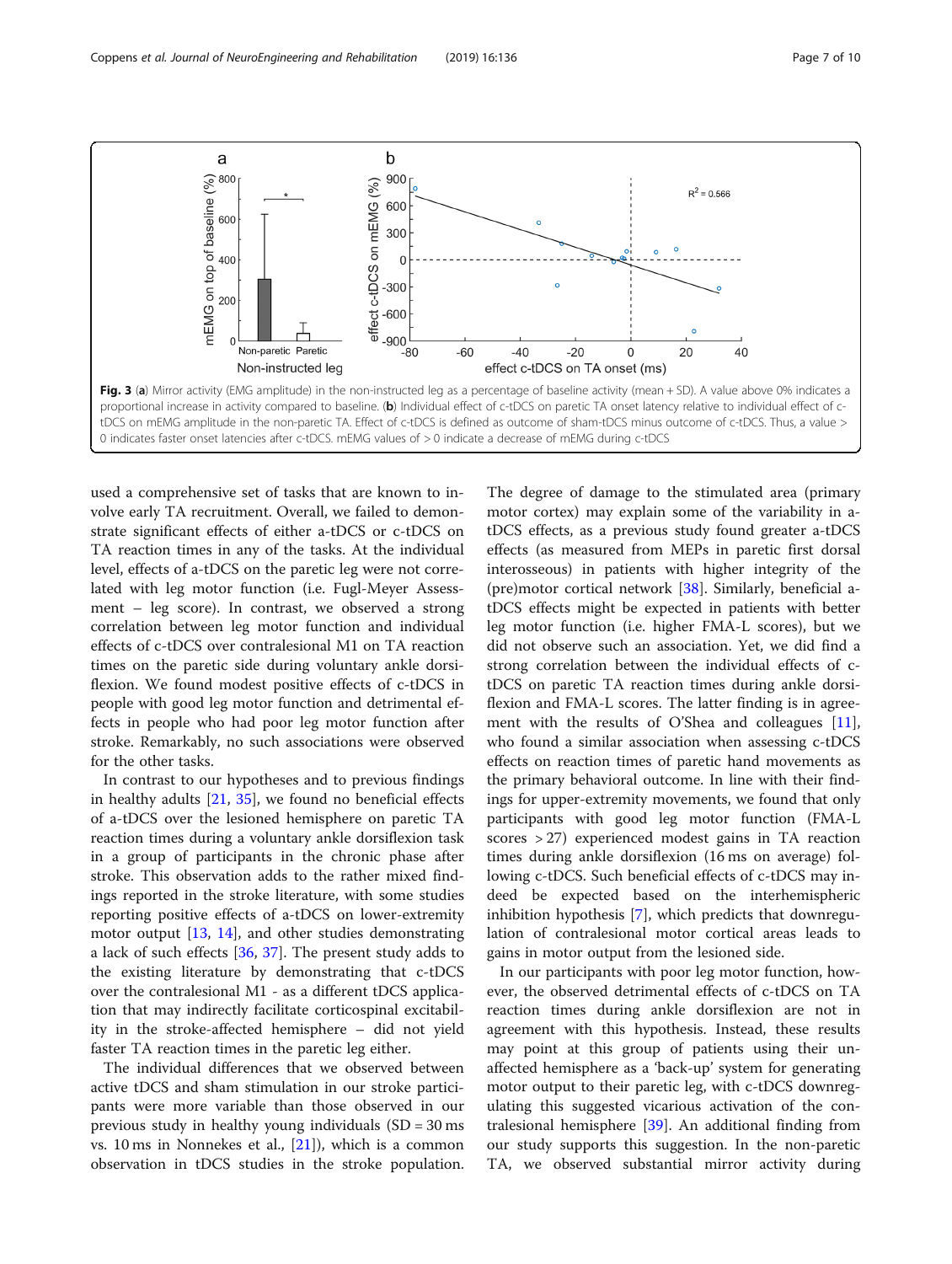paretic ankle dorsiflexion movements, which is believed to be caused by the contralesional hemisphere trying to contribute to the recruitment of paretic muscle activity but in parallel activates the non-paretic side [\[39](#page-9-0)]. As such, downregulation of vicariation from the contralesional hemisphere by c-tDCS would be expected to result in reductions in TA mirror activity, particularly in those patients who demonstrated delayed TA reaction times following c-tDCS during paretic ankle dorsiflexion movements, which is indeed what we observed (see Fig. [3b](#page-6-0)). Together, our results suggest that c-tDCS over the contralesional M1 may reduce the compensatory recruitment of the contralesional hemisphere in moderately to severely affected stroke patients, thus having a detrimental effect on voluntary motor control of the paretic leg. Possible beneficial effects of c-tDCS appear to be restricted to people with good leg motor function after stroke, who have sufficient 'structural reserve' of the lesioned hemisphere [\[39](#page-9-0)].

For the backward balance perturbation and gait initiation tasks in our experimental protocol, we neither found any tDCS effects on TA onset latencies at the group level, nor did we observe any association of individual effects with leg motor function. The finding of absent a-tDCS effects on perturbation-induced responses in TA is not in line with our previous study in healthy young participants, in which we used the same stimulation protocol and experimental setup. In that study, we showed a-tDCS to speed up TA onset latencies, albeit only by 7 ms [[21](#page-8-0)]. Several factors, like brain morphology [[40\]](#page-9-0) and hormones [\[41](#page-9-0)], are suggested to influence the effect of tDCS. Yet, we currently lack good predictors of 'responders' vs 'non-responders' to tDCS [[42\]](#page-9-0). We are unaware whether these factors may have altered a-tDCSinduced effects differently between our previous and the current study, and may have led to a lack of replication of our previous results. However, similar discrepancies in tDCS effects between people after a stroke and healthy adults have been reported by van Asseldonk and Boonstra, with tDCS resulting in enhanced propulsion during gait in healthy adults, but not in people with stroke [[43\]](#page-9-0). It has been shown that the presence of an ischemic stroke lesion alters the distribution and the maximum value of the electric field induced by tDCS application [\[44,](#page-9-0) [45](#page-9-0)], which may explain the disparate results between healthy persons and people after stroke. Although a-tDCS has been shown to increase MEPs of paretic lower extremity muscles during walking [\[46](#page-9-0)], increased corticospinal excitability may not directly translate into gains in balance- and gait-related motor output, because these behaviors are primarily mediated by subcortical pathways [[47,](#page-9-0) [48\]](#page-9-0). This may also explain why we did not find significant correlations between individual tDCS effects and FMA-L scores.

The lack of beneficial tDCS effects also pertained to the performance-based outcomes (body sway and step initiation time), which findings are in line with other studies that failed to demonstrate such effects of a single tDCS session on balance [\[49](#page-9-0)] and gait performance [[37](#page-9-0), [43\]](#page-9-0) in people after stroke. Although we observed a significant increase in body sway following backward balance perturbations in the a-tDCS condition, the difference in C7 excursion compared to the sham condition was a mere 4 mm, which we consider to be of no clinical relevance.

A limitation of our study was the relatively small number of stroke participants ( $n = 13$ ), which resulted in low statistical power (< 0.54 for effects of tDCS on onset latencies) and implies a risk of type II error (i.e. falsenegative outcome). It must be mentioned, though, that across tasks and type of tDCS stimulation, TA reaction times were (non-significantly) *delayed* by a mean of 5 ms in the active tDCS conditions compared to sham stimulation. It is, therefore, highly unlikely that a lack of power could explain the absence of significant beneficial tDCS effects in our stroke participants.

# Conclusions

The present findings, albeit obtained from a small group of participants, do not support the use of a single-session of tDCS (at 2 mA with a commonlyused electrode montage over either M1) in the chronic phase after a unilateral supratentorial stroke for improving offline balance and gait performance. However, this notion does not preclude a possible therapeutic potential of repeated tDCS sessions as an adjunct to balance or gait training but, thus far, studies on such repeated tDCS applications have shown inconsistent results [\[3,](#page-8-0) [20\]](#page-8-0). Future studies may focus on the question whether different tDCS montages (e.g. stimulation intensity and electrode location) based on personalized models (derived from structural MRI scans) that take into account individual lesion characteristics and maximize current density in the brain areas of interest [[45](#page-9-0)] yield more consistent effects. Such studies are needed to address the question whether tDCS does or does not have any added value to the current rehabilitation treatment for improving balance and gait after stroke.

#### Abbreviations

10MWT: 10-m walking test; ARAT: Action Research Arm Test; a-tDCS: anodal transcranial direct current stimulation; BBS: Berg Balance Scale; C7: seventh cervical vertebra; c-tDCS: cathodal transcranial direct current stimulation; EMG: Electromyography; FMA-L: Fugl-Meyer Assessment – leg score; LED: Light-emitting diode; M1: Primary motor cortex; m-EMG: Mirrorelectromyography; MEP: Motor evoked potential; MRI: Magnetic Resonance Imaging; TA: Tibialis anterior; tDCS: transcranial direct current stimulation; TUG: Timed Up and Go test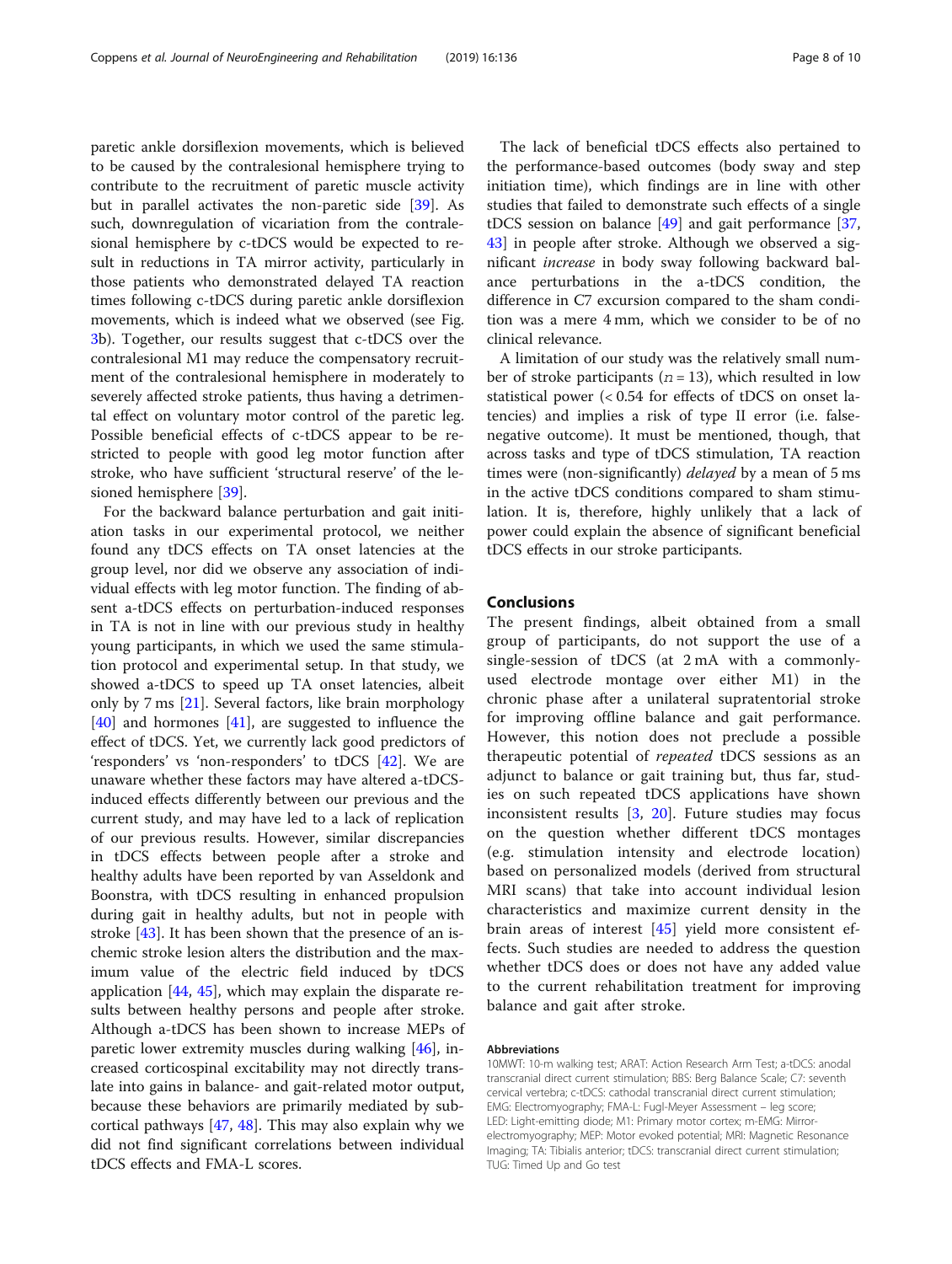# <span id="page-8-0"></span>Acknowledgements

We thank Pauline Hermans for assistance during patient data collection. We thank Geert van Bon for technical assistance.

# Authors' contributions

MC, JN, AG and VW were involved in the design of the study. MC performed patient data collection. MC, WS and VW performed data analyses. All authors were involved in data interpretation. All authors read and approved the final manuscript.

#### Funding

This research was funded by a Radboud university medical center Junior Researcher Grant, and Netherlands Organization for Scientific Research Vidi Research Grant to Vivian Weerdesteyn (91717369).

# Availability of data and materials

The datasets used and/or analyzed during the current study are available from the corresponding author on request.

## Ethics approval and consent to participate

Approval for the study was obtained from the medical ethical committee (CMO) region Arnhem-Nijmegen (NL 51735.091.15). All subjects gave their written informed consent prior to the experiment.

#### Consent for publication

Not applicable.

# Competing interests

The authors declare that they have no competing interests.

# Received: 24 June 2019 Accepted: 2 October 2019 Published online: 07 November 2019

#### References

- 1. Allman C, Amadi U, Winkler AM, Wilkins L, Filippini N, Kischka U, et al. Ipsilesional anodal tDCS enhances the functional benefits of rehabilitation in patients after stroke. Sci Transl Med. 2016;8(330):330re1.
- 2. Andrade SM, Ferreira JJA, Rufino TS, Medeiros G, Brito JD, da Silva MA, et al. Effects of different montages of transcranial direct current stimulation on the risk of falls and lower limb function after stroke. Neurol Res. 2017;39(12): 1037–43.
- 3. Ghosh S. Improvement of gait and balance by non-invasive brain stimulation: its use in rehabilitation. Expert Rev Neurother. 2019;19(2): 133–44.
- 4. Nitsche MA, Paulus W. Excitability changes induced in the human motor cortex by weak transcranial direct current stimulation. J Physiol. 2000;527(Pt 3):633–9.
- 5. Ludemann-Podubecka J, Bosl K, Rothhardt S, Verheyden G, Nowak DA. Transcranial direct current stimulation for motor recovery of upper limb function after stroke. Neurosci Biobehav Rev. 2014;47:245–59.
- 6. Di Lazzaro V, Oliviero A, Profice P, Insola A, Mazzone P, Tonali P, et al. Direct demonstration of interhemispheric inhibition of the human motor cortex produced by transcranial magnetic stimulation. Exp Brain Res. 1999;124(4): 520–4.
- 7. Murase N, Duque J, Mazzocchio R, Cohen LG. Influence of interhemispheric interactions on motor function in chronic stroke. Ann Neurol. 2004;55(3):  $400 - 9$
- 8. Stagg CJ, Bachtiar V, O'Shea J, Allman C, Bosnell RA, Kischka U, et al. Cortical activation changes underlying stimulation-induced behavioural gains in chronic stroke. Brain. 2012;135(Pt 1):276–84.
- 9. Fregni F, Boggio PS, Mansur CG, Wagner T, Ferreira MJ, Lima MC, et al. Transcranial direct current stimulation of the unaffected hemisphere in stroke patients. Neuroreport. 2005;16(14):1551–5.
- 10. Boggio PS, Nunes A, Rigonatti SP, Nitsche MA, Pascual-Leone A, Fregni F. Repeated sessions of noninvasive brain DC stimulation is associated with motor function improvement in stroke patients. Restor Neurol Neurosci. 2007;25(2):123–9.
- 11. O'Shea J, Boudrias MH, Stagg CJ, Bachtiar V, Kischka U, Blicher JU, et al. Predicting behavioural response to TDCS in chronic motor stroke. Neuroimage. 2014;85(Pt 3):924–33.
- 12. Jeffery DT, Norton JA, Roy FD, Gorassini MA. Effects of transcranial direct current stimulation on the excitability of the leg motor cortex. Exp Brain Res. 2007;182(2):281–7.
- 13. Chang MC, Kim DY, Park DH. Enhancement of cortical excitability and lower limb motor function in patients with stroke by Transcranial direct current stimulation. Brain Stimul. 2015;8(3):561–6.
- 14. Tanaka S, Takeda K, Otaka Y, Kita K, Osu R, Honda M, et al. Single session of transcranial direct current stimulation transiently increases knee extensor force in patients with hemiparetic stroke. Neurorehabil Neural Repair. 2011; 25(6):565–9.
- 15. Sohn MK, Jee SJ, Kim YW. Effect of transcranial direct current stimulation on postural stability and lower extremity strength in hemiplegic stroke patients. Ann Rehabil Med. 2013;37(6):759–65.
- 16. Tanaka S, Hanakawa T, Honda M, Watanabe K. Enhancement of pinch force in the lower leg by anodal transcranial direct current stimulation. Exp Brain Res. 2009;196(3):459–65.
- 17. Seidel O, Ragert P. Effects of Transcranial direct current stimulation of primary motor cortex on reaction time and tapping performance: a comparison between athletes and non-athletes. Front Hum Neurosci. 2019;13:103.
- 18. Greenhouse I, King M, Noah S, Maddock RJ, Ivry RB. Individual differences in resting Corticospinal excitability are correlated with reaction time and GABA content in motor cortex. J Neurosci. 2017;37(10):2686–96.
- 19. Pascual-Leone A, Tormos JM, Keenan J, Tarazona F, Canete C, Catala MD. Study and modulation of human cortical excitability with transcranial magnetic stimulation. J Clin Neurophysiol. 1998;15(4):333–43.
- 20. Li Y, Fan J, Yang J, He C, Li S. Effects of transcranial direct current stimulation on walking ability after stroke: a systematic review and metaanalysis. Restor Neurol Neurosci. 2018;36(1):59–71.
- 21. Nonnekes J, Arrogi A, Munneke MA, van Asseldonk EH, Oude Nijhuis LB, Geurts AC, et al. Subcortical structures in humans can be facilitated by transcranial direct current stimulation. PLoS One. 2014;9(9):e107731.
- 22. Marigold DS, Eng JJ. Altered timing of postural reflexes contributes to falling in persons with chronic stroke. Exp Brain Res. 2006;171(4):459–68.
- 23. de Kam D, Roelofs JMB, Bruijnes A, Geurts ACH, Weerdesteyn V. The next step in understanding impaired reactive balance control in people with stroke: the role of defective early automatic postural responses. Neurorehabil Neural Repair. 2017;31(8):708–16.
- 24. Fugl-Meyer AR, Jaasko L, Leyman I, Olsson S, Steglind S. The post-stroke hemiplegic patient. 1. A method for evaluation of physical performance. Scand J Rehabil Med. 1975;7(1):13–31.
- 25. Demeurisse G, Demol O, Robaye E. Motor evaluation in vascular hemiplegia. Eur Neurol. 1980;19(6):382–9.
- 26. Berg K, Wood-Dauphinee S, Williams J, Gayton D. Measuring balance in the elderly: preliminary development of an instrument. Physiother Can. 1989; 41(6):304–11.
- 27. Pestronk A, Florence J, Levine T, Al-Lozi MT, Lopate G, Miller T, et al. Sensory exam with a quantitative tuning fork: rapid, sensitive and predictive of SNAP amplitude. Neurology. 2004;62(3):461–4.
- 28. Nitsche MA, Cohen LG, Wassermann EM, Priori A, Lang N, Antal A, et al. Transcranial direct current stimulation: state of the art 2008. Brain Stimul. 2008;1(3):206–23.
- 29. Goh HT, Chan HY, Abdul-Latif L. Aftereffects of 2 noninvasive brain stimulation techniques on corticospinal excitability in persons with chronic stroke: a pilot study. J Neurol Phys Ther. 2015;39(1):15–22.
- 30. Honeine JL, Schieppati M, Crisafulli O, Do MC. The Neuro-mechanical processes that underlie goal-directed Medio-lateral APA during gait initiation. Front Hum Neurosci. 2016;10:445.
- 31. Nonnekes J, de Kam D, Geurts ACH, Weerdesteyn V, Bloem BR. Unraveling the mechanisms underlying postural instability in Parkinson's disease using dynamic posturography. Expert Rev Neurother. 2013;13(12):1303–8.
- 32. Hermens HJ, Freriks B, Merletti R, Stegeman D, Blok J, Rau G, et al. European recommendations for surface electromyography. Roessingh Res Dev. 1999; 8(2):13–54.
- 33. Nonnekes J, de Niet M, Oude Nijhuis LB, de Bot ST, van de Warrenburg BP, Bloem BR, et al. Mechanisms of postural instability in hereditary spastic paraplegia. J Neurol. 2013;260(9):2387–95.
- 34. Pascual-Leone A, Valls-Sole J, Brasil-Neto JP, Cohen LG, Hallett M. Akinesia in Parkinson's disease. I. Shortening of simple reaction time with focal, singlepulse transcranial magnetic stimulation. Neurology. 1994;44(5):884–91.
- 35. Devanathan D, Madhavan S. Effects of anodal tDCS of the lower limb M1 on ankle reaction time in young adults. Exp Brain Res. 2016;234(2):377–85.